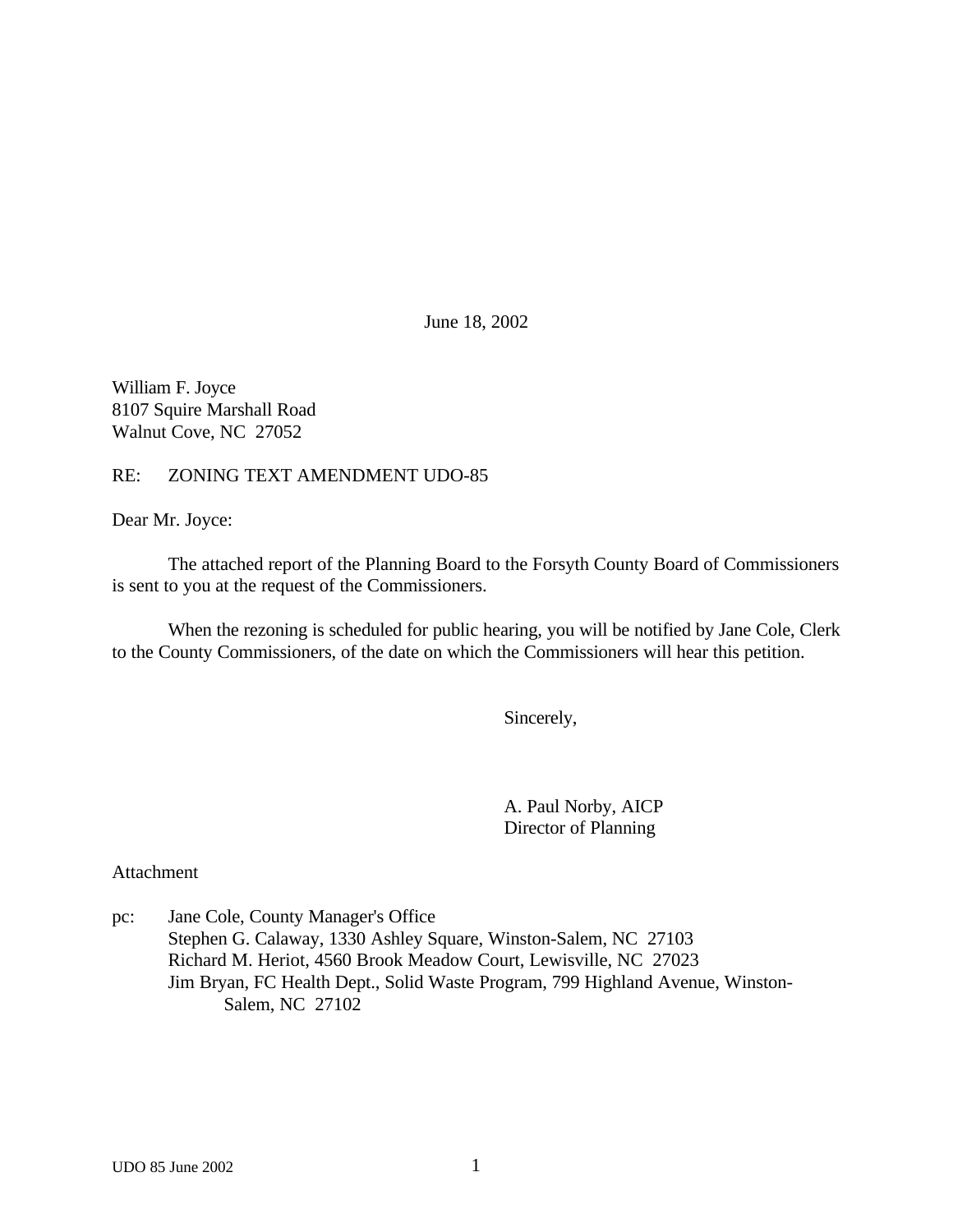# **FORSYTH COUNTY BOARD OF COMMISSIONERS**

**\_\_\_\_\_\_\_\_\_\_\_\_\_\_\_\_\_**

**MEETING DATE:**  $\qquad \qquad$  **AGENDA ITEM NUMBER:** 

**SUBJECT**:-

Zoning text amendment proposed by William F. Joyce

# **COUNTY MANAGER'S RECOMMENDATION OR COMMENTS**:-

# **SUMMARY OF INFORMATION**:-

Zoning text amendment proposed by William F. Joyce to permit Landfill, Construction and Demolition in AG, RS-40, RS-30, and RS-20 Zoning Districts in County jurisdiction (UDO-85).

After consideration, the Planning Board recommended approval of the zoning map amendment.

| <b>ATTACHMENTS:-</b> | X YES |  |
|----------------------|-------|--|
|----------------------|-------|--|

**SIGNATURE**: **DATE**:

 $\overline{a}$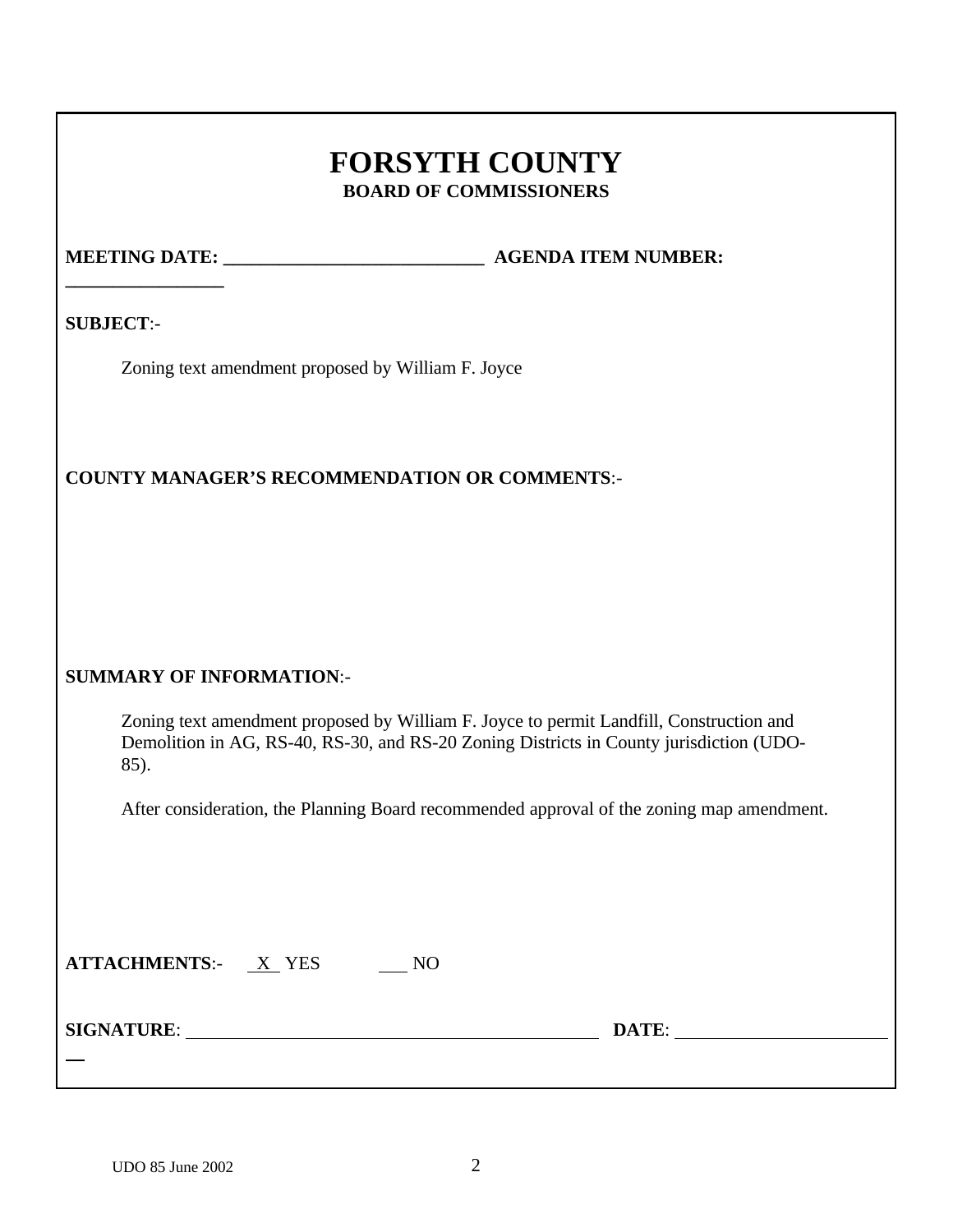### **STAFF REPORT**

**DOCKET #**: UDO-85 **STAFF**: Suzy Gallaway

## **CONTINUANCE HISTORY**

The text amendment was continued from the March 14 and May 9, 2002 Planning Board meetings at the request of both the petitioner and the Planning staff. This was to allow staff to provide further information regarding landfills and also to allow the petitioner and staff to consider alternative text amendment language.

### **REQUEST**

As originally submitted, the text amendment was proposed by William F. Joyce to amend Chapter B "Zoning Ordinance", Article II "Zoning Districts, Official Zoning Maps, And Uses", Table 2.6 "Permitted Uses" and other applicable sections of the UDO to allow for "Landfill, Construction and Demolition" (C & D landfills) in AG, RS-40, and RS-30 Zoning Districts with Planning Board Review and in RS-20 Zoning District with Board of Adjustment Special Use Permit in Forsyth County Zoning Jurisdiction.

# **BACKGROUND**

At present C & D landfills are allowed in AG, RS-40, RS-30, and RS-20 districts with the proposed reviews within the City of Winston-Salem, Town of Kernersville, and Village of Clemmons Zoning Jurisdictions; however, those jurisdictions currently have virtually no land zoned AG, RS-40, or RS-30 and very little land zoned RS-20. There is a use condition that these landfills not be allowed as a principle or accessory use in any RS Zoning District in Growth Management Areas (GMA) 1, 2, and 3. The permitted zoning districts in conjunction with the prohibition of GMA's result in little, if any, land potentially useable in the municipalities of Winston-Salem, Kernersville, and Clemmons for C & D landfills.

There are a number of use conditions which must be met prior to the approval of a C & D landfill. These conditions include the prohibition of the use in RS Districts in Growth Management Areas 1, 2, and 3; the prohibition of C & D landfills in Water Supply watersheds, floodplains, and wetlands; and a requirement that a reclamation plan be filed in the office of the Register of Deeds.

#### **ANALYSIS**

Much of the County is zoned AG, RS-40, RS-30 and RS-20. Approval of the text amendment as originally submitted would allow the use "Landfill, Construction and Demolition" in much of the County without elected body review. Although "Landfill, Construction and Demolition" is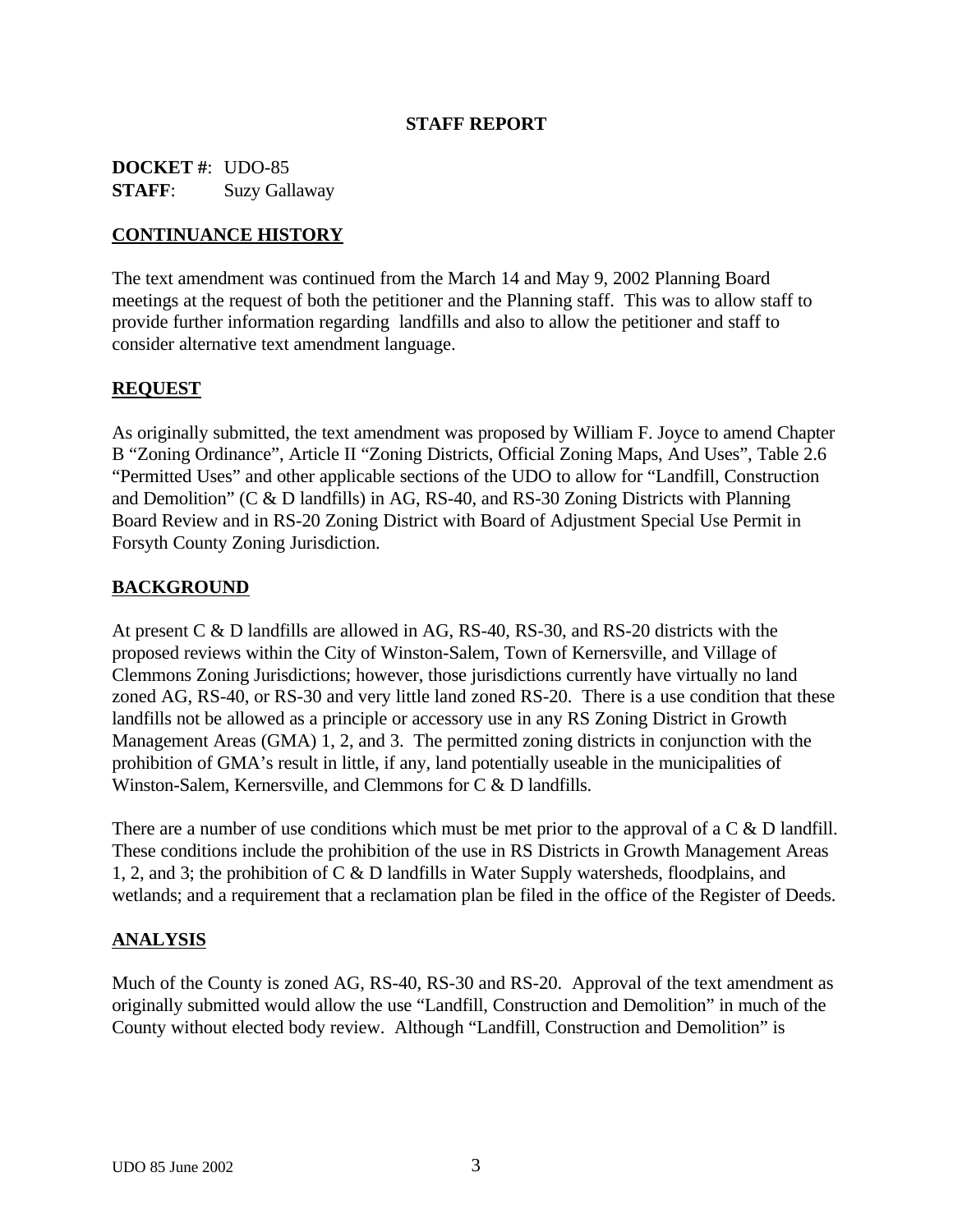allowed in these districts within the City of Winston-Salem, Town of Kernersville, and Village of Clemmons, it is unlikely to occur because these areas are relatively urban and tend to be comprised of more dense zoning districts, such as RS-15, RS-12, and RS-9, etc. Also, there is a use condition that they not be located within RS Zoning Districts in Growth Management Areas 1, 2, and 3 (urban or municipal areas) which further restricts their location.

For a new C & D Landfill to be established, certain procedures must be followed with the North Carolina Department of Environment and Natural Resources (DENR). Once the appropriate zoning is in place, a site study approval must be granted. The applicant is required to do borings on the site to determine the types of soil, the location of bedrock, groundwater flow direction, and the depth of groundwater. The applicant must also define where the waste will be coming from and the character of the surrounding area. This process takes around 12 months. The next step is to obtain a permit to construct a five year phase of the site. This permit takes approximately eight months to obtain. Further borings are done and the site is constructed. The final step in State approval is to obtain a permit to operate which takes from 30 to 60 days. Once a  $C & D$  Landfill has been established, there are quarterly inspections by the State and groundwater monitoring wells are evaluated periodically.

Currently there is only one Construction and Demolition Landfill within Forsyth County, which lies in the City of Winston-Salem boundaries. This landfill was approved prior to the adoption of the UDO and the establishment of the current regulations regarding this landfill type. It is a "grandfathered" use, and would not be allowed if petitioned for under current regulations.

"Landfill, Construction and Demolition" is an intense use. Both a high amount of truck traffic and a high level of noise are associated with this use. Currently this use is allowed in GI, LI, GB, and HB in the County with Planning Board Review. Initially, staff held the conservative position that rezoning should be required for such an intense use, however, at the May  $9<sup>th</sup>$  Planning Board meeting, the Board's discussion revolved around Elected Body Special Use Permit versus rezoning for Construction and Demolition Landfills in rural areas. In light of the approximately two year review required by the state for such landfills, both the staff and petitioner agreed that Elected Body Special Use Permit is more appropriate than rezoning and would eliminate the negative effects of establishing intense zoning districts in rural areas.

#### **RECOMMENDATION**

# Staff recommends **APPROVAL**.

# **PUBLIC HEARING** - March 14, 2002

David Reed presented the staff report.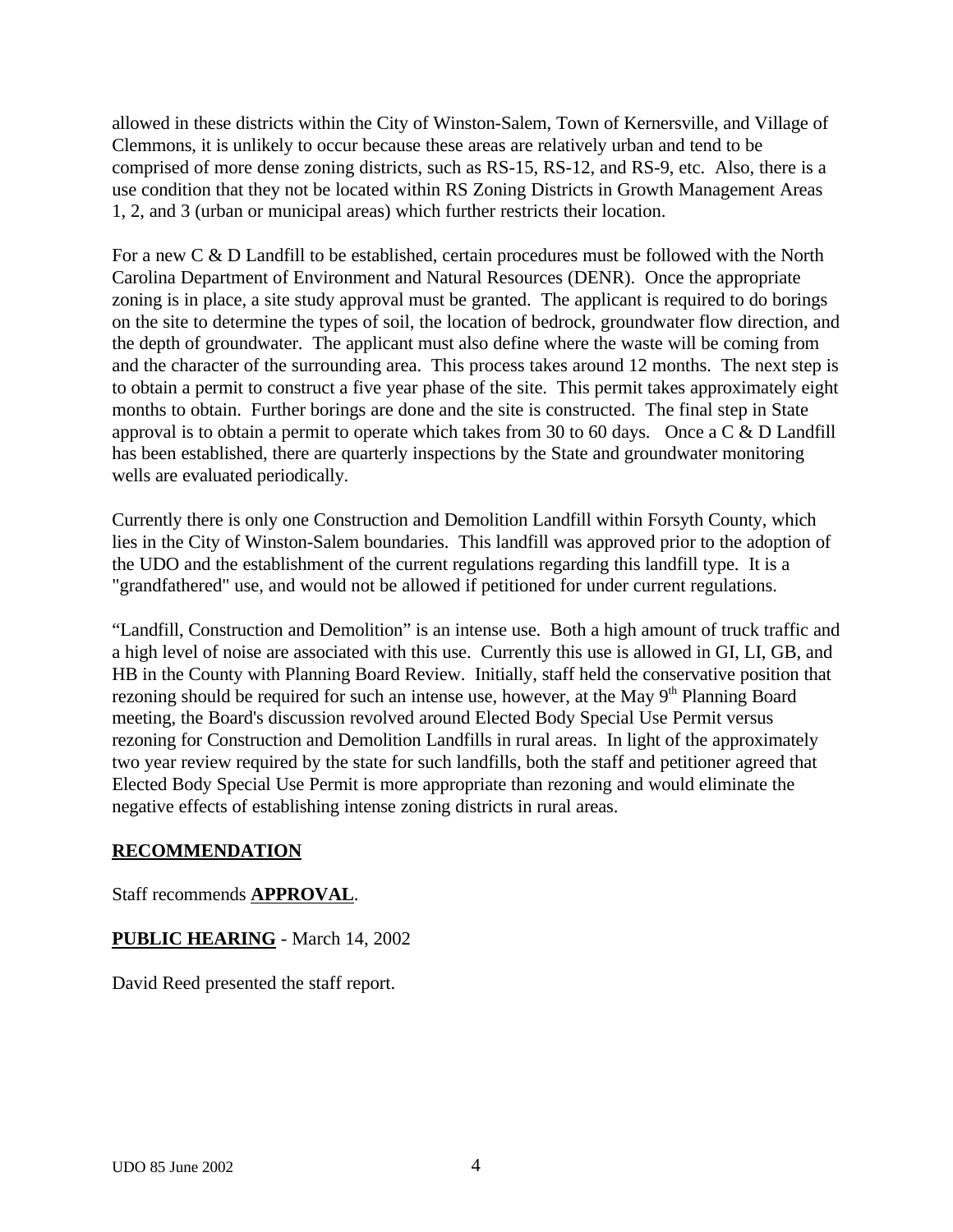FOR:

Steve Calaway, 1330 Ashley Square, Winston-Salem, NC 27103

I represent Bill Joyce, a Walnut Cove, Forsyth County, landfill operator.

- We have three different types of landfills C&D, LCID, & Sanitary.
- We only have one C&D Landfill in the county that I know about it's owned by the Utilities Commission.
- As staff indicated, most of the county is residential. Since the UDO only allows C&D Landfills in a few districts, there aren't many places to have a C&D Landfill. In fact, much of the county has to go through the City to get to a C&D Landfill.
- The Zoning Board of Adjustment gives extensive hearings for landfills and adds many conditions.
- We could let this be approved by the Planning Board, as proposed, or by the Zoning Board of Adjustment or County Commissioners. At any rate, if they are permitted in North Carolina, there's a two step approval process by the State of NC - they have to approve the site and then approve the site plan and then they have periodic inspections. Approvals are only good for five years and then the owner/operator has to reapply.
- I think it's foolish to drive great distances through the City to one owned by the Utilities Commission when you could put them around the County and meet all the needs.
- I think it's appropriate to ask Zoning Board of Adjustment to approve these because there is such an appropriate review there and they are used to dealing with this kind of thing.
- If you think a continuance is appropriate for us to look at the type of approval that would be acceptable, that is fine with us.

#### AGAINST:

Richard Herriott, 8560 Brook Meadow Court, Lewisville, NC 27023

Speaking for Lewisville Planning Board. We don't think the YR District was ever created for this type of use and when you get to RS-20, it's pretty close to our back yard. We object to this.

#### **WORK SESSION**

During discussion by the Planning Board, the following points were made:

- 1. Clearly staff doesn't support this proposal, but time would be worth while to consider different levels of review.
- 2. Kerry Avant there needs to be more conversation. Defeating this isn't just going to stop them from being close to Lewisville.
- 3. John Bost I do believe there's a need for these landfills.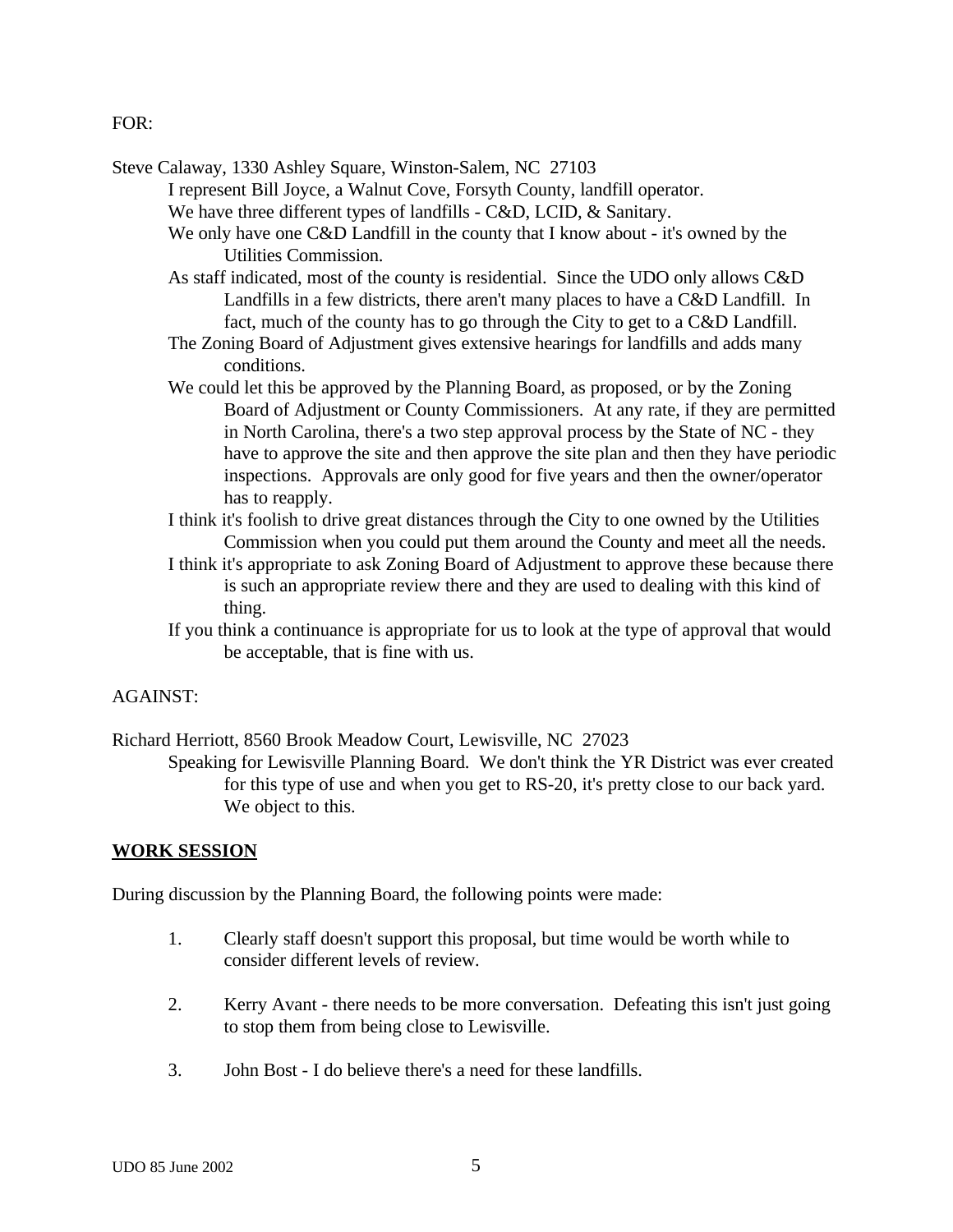4. Information to be gathered during the continuance: More information about the process for establishing landfills; detailed staff report that lays out what the present rules are; the applicable districts/jurisdictions; how staff looks at it; how landfills currently are controlled (the whole Utilities Commission and State process); why there is only one Landfill, C&D now (on Old Salisbury Road) - is it a zoning issue or a revenue generator?

MOTION: Arnold King moved continuance of the zoning text amendment to May 9, 2002. SECOND: Jerry Clark

#### VOTE:

FOR: Avant, Bost, Clark, King, Norwood, Powell AGAINST: None EXCUSED: None

### **PUBLIC HEARING** - May 9, 2002

### $FOR:$

Steve Calaway, 1330 Ashley Square, Winston-Salem, NC 27103 Represent Bill Joyce. There are a lot of LCID landfills, but there is one C&D Landfill. If you get rid of anything that treated or painted (wood, asphalt, plastic, etc.), it has to go to a C&D landfill. Every trip to a C&D landfill, counting transportation, labor, time, etc., cost several hundred dollars. Time is money. Distance is money. If we have to go from Walkertown to South Clemmonsville Road, it costs more than it would to go to a nearby site. There are some places in the county where we don't want them. By having a Planning Board review or any public hearing or zoning board of adjustment, I'm confident the people speak. If there's a feeling that it shouldn't be there, it won't be there. I was pleased to hear that if C&D landfills have to be zoned, and they waive the spot zoning rule because of the need, that might be the way to go. Jim Bryan, FC Health Dept., Solid Waste Program for county and inspect LCID 799 Highland Avenue, 27102 C&D Landfills are necessary. They provide a service for those that need to properly dispose of C&D waste. We have a tremendous waste of it that's properly managed at the landfill on Old Salisbury Road. The problem is that individuals doing work will improperly manage this type of waste. There may be a need to find a way to site smaller C&D landfills in the county. I'll leave it up to the Planning staff to determine how we do that. we'll do our best to maintain

they are well-kept.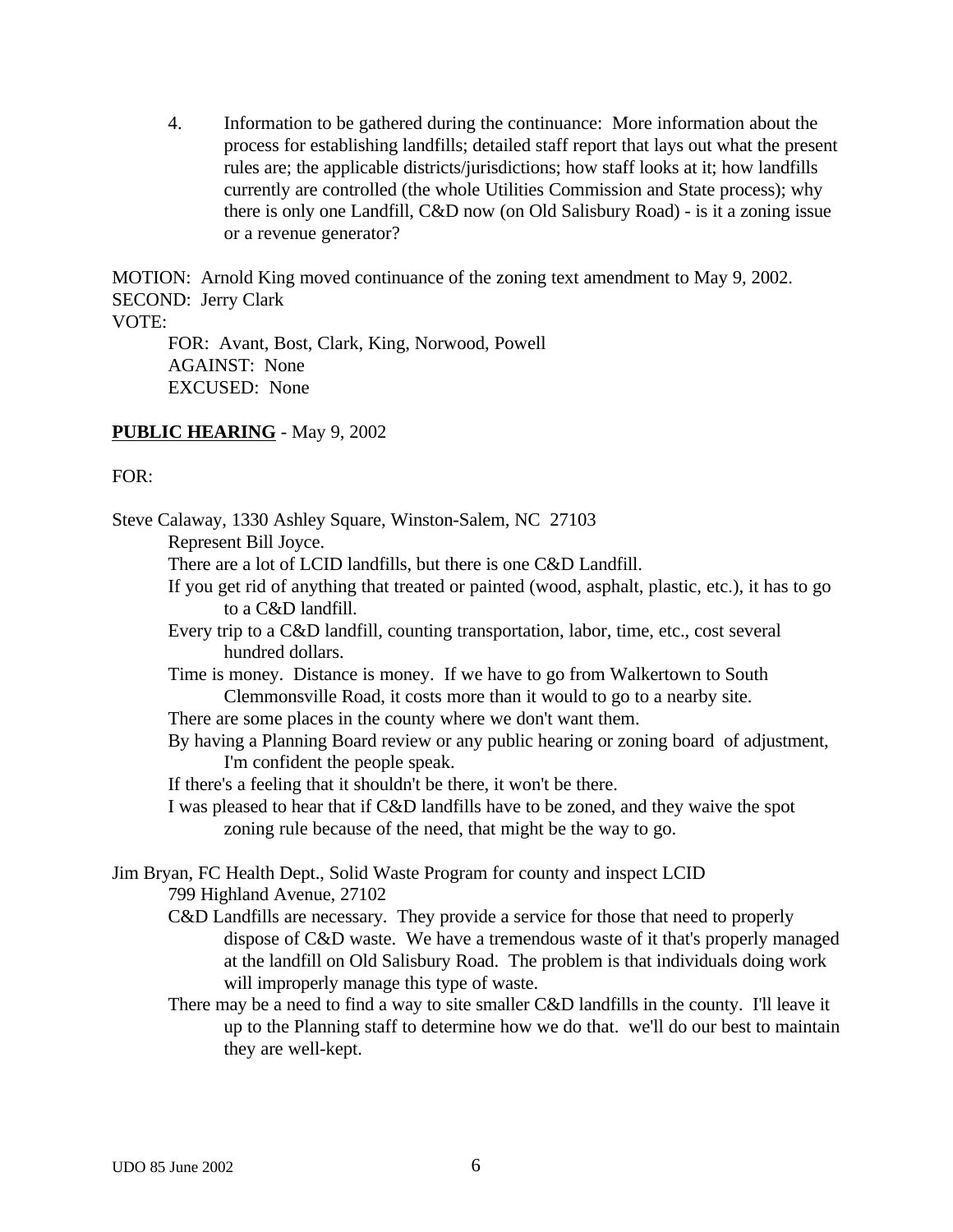- Actually I came because I was told to come by Forsyth County. I'm thinking in terms of public health as well, that we need to locate these places so that they don't adversely impact the public safety and health.
- Paul Norby the concern is that this opens up several zoning districts to very little review as opposed to a rezoning approach which allows a more thorough review. Planning Board Review would not include a public hearing. State review is site specific, not location.

John Bost - if there is a need for more sites, why is that need not being addressed?

Jimmy Norwood - it's problematic in that there's a fixed amount of resources that the Utilities Division has. Now the private sector sees a need for additional sites.

Terry Powell - they don't want to go through rezoning.

There was a lot of intense discussion about this issue.

AGAINST:

#### **WORK SESSION:**

MOTION: Philip Doyle moved continuance of the zoning text amendment. SECOND: Terry Powell VOTE: FOR: Avant, Bost, Clark, Doyle, Folan, King, Norwood, Powell AGAINST: None

EXCUSED: None

#### **PUBLIC HEARING** - June 13, 2002

FOR: None

AGAINST: None

#### **WORK SESSION**

MOTION: John Bost moved approval of the zoning text amendment. SECOND: Kerry Avant

Dara Folan asked what would happen to the underlying zoning? Would it stay the same?

David Reed responded that it would remain the same.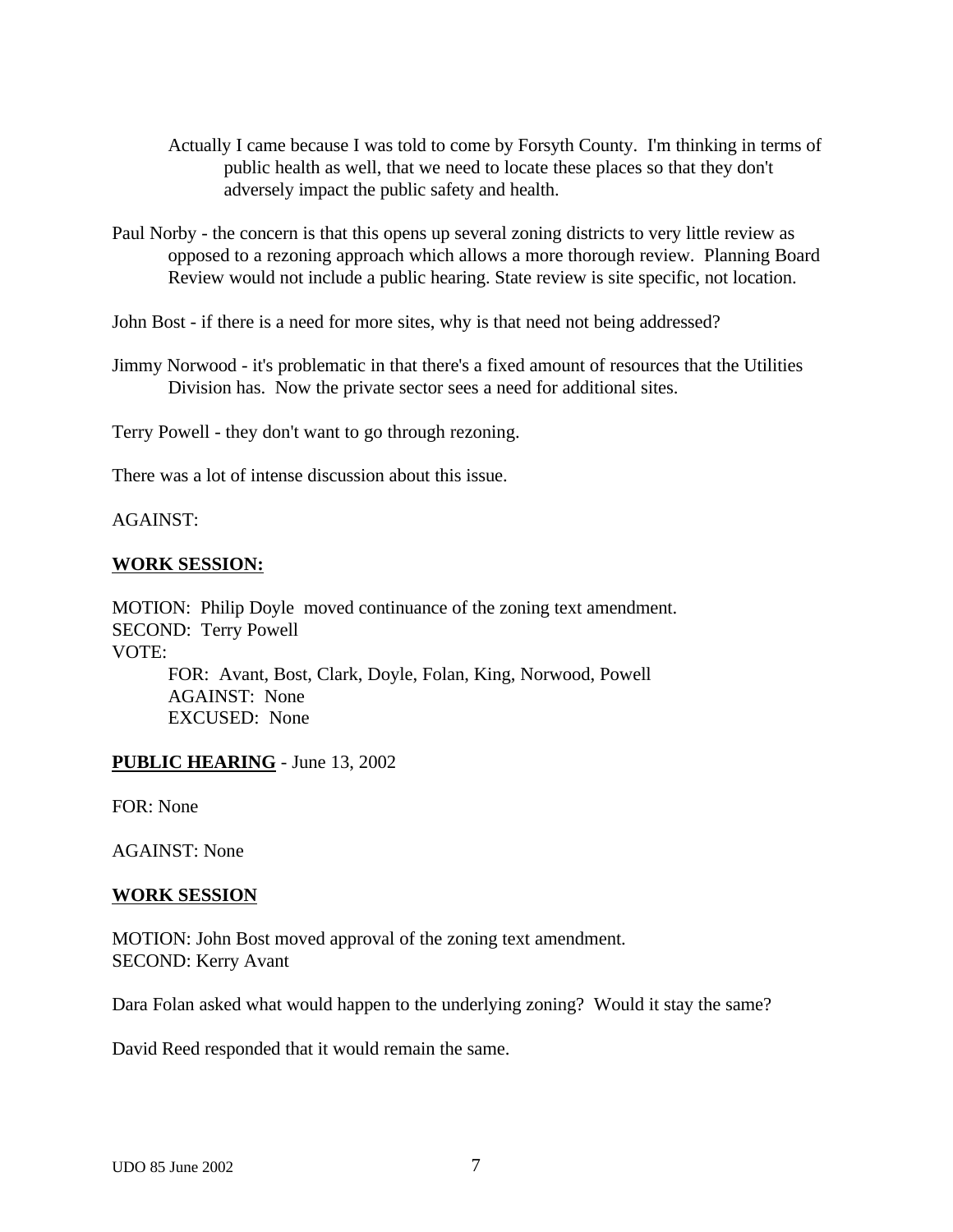FOR: Avant, Bost, Clark, Doyle, Folan, Kennedy-Sloan, King, Powell, AGAINST: None EXCUSED: None

A. Paul Norby, AICP Director of Planning

\_\_\_\_\_\_\_\_\_\_\_\_\_\_\_\_\_\_\_\_\_\_\_